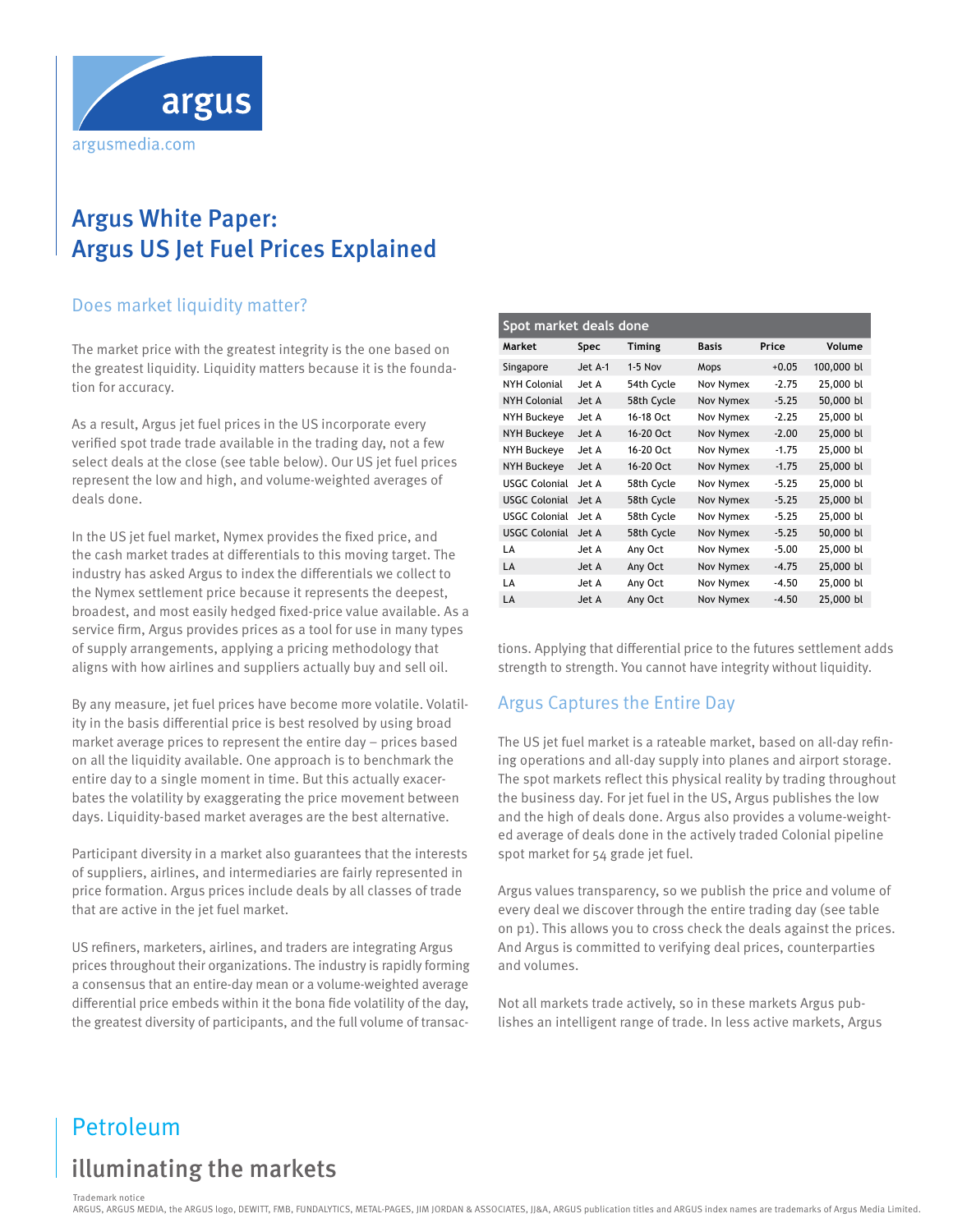#### **arguS market maP** *¢/USG* Argus Market Map



**Figure 2** and the range within which product could have traded, the spreads in  $\mathcal{L}$ /USGC Price spreads in  $\mathcal{L}$ based on bids and offers through the day, movements in similar **Prior**  grades and extensive polling of market participants. **week Prior month Prior three months** 

## The Market-on-Close

In contrast, the competing methodology assesses US jet fuel markets based exclusively on deals done in a narrow window ending at 3:15pm EST. This market-on-close (MOC) methodology marks have and business intelligance reports that analyse market the value at the moment it is assessed, but reflects only a small and industry tronds subset of the day's activity. The industry trades far less in the MOC and the MOC of the MOC of the day's activity. The industry trades far less in the MOC window than throughout the entire day. The entire day and the entire server of the entire server of the server of the server of the server of the server of the server of the server of the server of the server of the server n contrast, the competing methodology assesses US jet fuel mare the same activities comprise publishing market reports rets based exclusively on deals done in a narrow window ending the containing price assessments, market commentary and

Trades in the window are only done to hedge exposure to the index or to set the value of index-linked business. Trades done throughout the day are transacted to manage the legitimate physical forces of supply and demand.

The resulting window price deviates significantly from the mean and the weighted average of deals done for the entire day. This divergence has opened up new risks for both supplier and airline, risks that many are either unwilling or unequipped to hedge.

#### **Prior six**  Who is Argus?

Los Martin de Clares → Singapore +2.57 +18.57 +1.57 +1.57 +1.57 +10.57 +10.57 +10.57 +10.57 +18.79 +25.53 +10.57 +18.79 +10.57 +19.57 +19.57 +19.57 +19.53 +19.53 +10.57 +10.57 +10.57 +10.57 +10.57 +10.57 +10.57 +10.57 +10 Singaporte Market Gulf Cubec Handles and has a staff. It is headquartered in London and has the metal of the staff. It is headquartered in London and has offices in each of the world's principal commodity centres. news, and business intelligence reports that analyse market and industry trends.

> ording analytical and plentiful supplied in and plentiful supplied in any Argus has offices in 20 countries and reports on oil, coal, UPG, natural gas, emissions, metals, power, petrochemical and fertilizer markets, as well as freight and other transport increased liquidity seen at the weeks end. Prompt Buckeye Argus is a leading independent price reporting agency covering energy markets around the world. Founded in 1970, issues.

Argus has 19 offices globally, including London, Houston, Washington, New York, Calgary, Rio de Janeiro, Singapore, Dubai, Beijing, Tokyo, Sydney, Moscow, Astana and other key centres of the commodity industries. Argus was founded in 1970 and is a privately held UK-registered company.

### argusmedia.com 2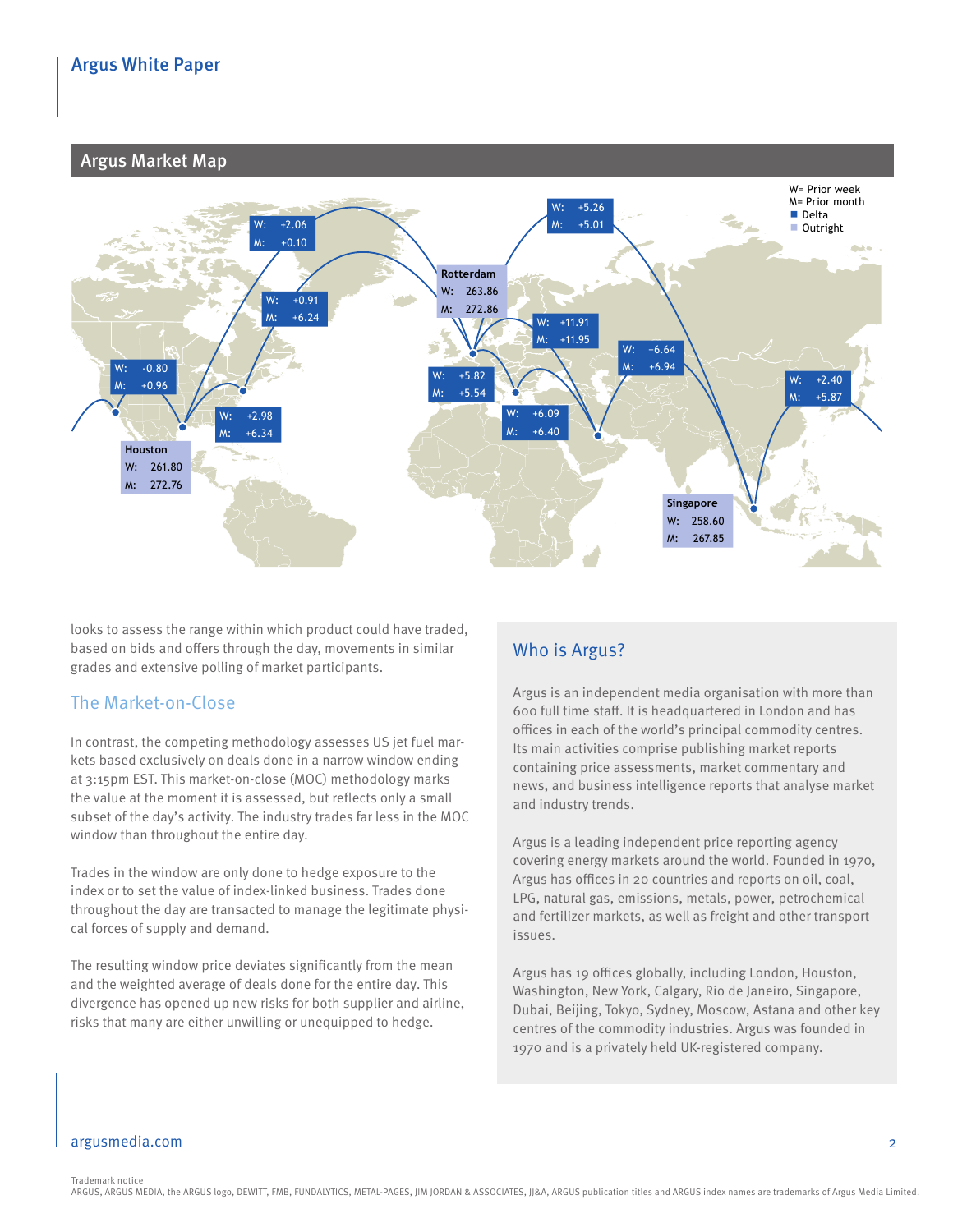### Argus White Paper

Further compounding this risk, the MOC differentials are applied not to the Nymex heating oil settlement price but to an assessment of futures value at 3:15 EST. After-hours futures trading can never match the liquidity and usefulness of the Nymex settlement, and no OTC instrument can possibly replace the settlement.

Financial crude and products markets remain inextricably bound together at the 2:30 EST settlement. Crude futures volume will never shift to 3:15 because the US physical crude market has already moved to an Argus basis, and Argus crude prices are based off the 2:30 settlement. Many airline treasury departments hedge risks by using not only the heating oil and jet fuel derivatives but also by using crude futures. The mismatch between the financial hedge and the physical index will open up new risks.

The long term solution to this hedging problem is to use Argus pricing for jet fuel supply contracts.

## The Argus Alternative

Jet fuel term contracts for both bulk and airport-level supply were originally signed on the assumption that the index reflected the aggregate of the entire day's trade and was based on the futures settlement. Argus is now the source for this type of index. Switching to Argus is viewed by many not as switching, but simply going back to where they began.

US refiners are converting much of their business now to an Argus basis. US midstream and marketing firms are also diversifying their term contracts to include Argus. Argus is already the primary price index in the US domestic crude oil markets – for grades such as LLS, WTS, and Mars.

Those interested in hedging with jet fuel swaps also find that the entire-day approach works best. CME Nymex ClearPort has listed jet fuel contracts for both the Gulf coast and New York as a result of customer demand for these new instruments (see box below).

Using Argus prices – which are based on all the spot trade throughout the day – better serves the airline and the supplier who are looking to achieve the best average price, and reduce the volatility that has plagued the jet fuel industry.

#### Argus Jet Fuel Swaps available on CME Clearport®

The following Argus settled swaps are currently available to trade on ClearPort.

#### **Outrights**

| ΔY                          | New York Harbor Jet Fuel (Argus) Calendar Swap |  |  |  |
|-----------------------------|------------------------------------------------|--|--|--|
| AF                          | Gulf Coast Jet (Argus) Calendar Swap           |  |  |  |
| <b>Cracks &amp; Spreads</b> |                                                |  |  |  |

| Jet Up-Down (Argus) Swap<br>JU |  |
|--------------------------------|--|
|--------------------------------|--|

5U New York Harbor Jet Fuel (Argus) vs Heating Oil Spread Swap

#### argusmedia.com 3